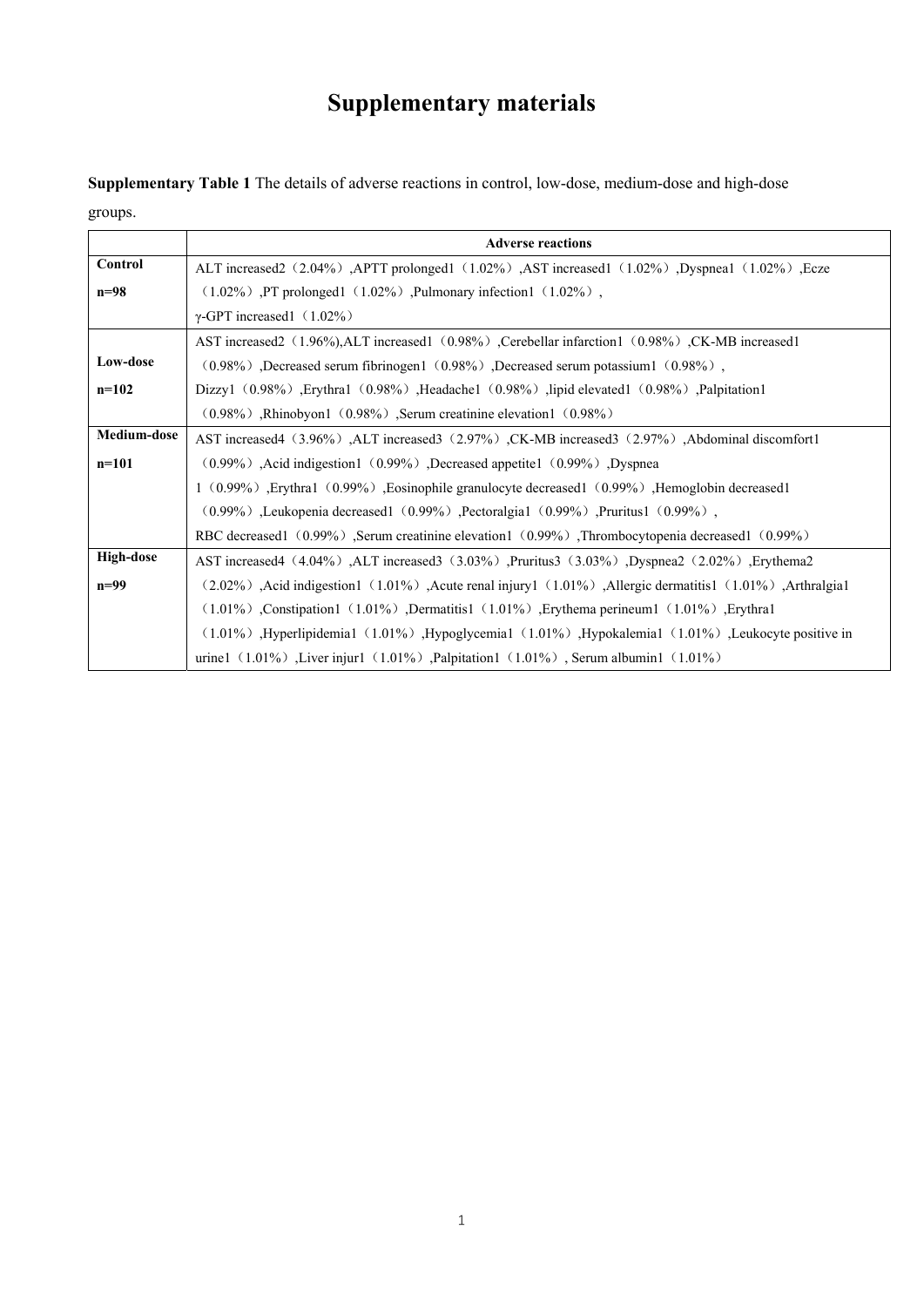## **Supplementary Table 2** Summary of pharmacokinetic studies of edaravone, (+)-borneol or compound edaravone

in SD rats and Beagle dogs

|                       | Intravenous administration                                                   |                                                                 | <b>Comparative pharmacokinetics</b>                                                                                                                                                                                                                                                                                                                                                                                                                                                                                                                                                                                                                                                                                                                                                                                                                                                                                           |                                                                                                                                                                                            |                                                                                                                                                                                                                                                                                                                                              |  |  |  |
|-----------------------|------------------------------------------------------------------------------|-----------------------------------------------------------------|-------------------------------------------------------------------------------------------------------------------------------------------------------------------------------------------------------------------------------------------------------------------------------------------------------------------------------------------------------------------------------------------------------------------------------------------------------------------------------------------------------------------------------------------------------------------------------------------------------------------------------------------------------------------------------------------------------------------------------------------------------------------------------------------------------------------------------------------------------------------------------------------------------------------------------|--------------------------------------------------------------------------------------------------------------------------------------------------------------------------------------------|----------------------------------------------------------------------------------------------------------------------------------------------------------------------------------------------------------------------------------------------------------------------------------------------------------------------------------------------|--|--|--|
| <b>Species</b>        | <b>Edaravone</b><br>or $(+)$ -<br>borneol<br>alone                           | Compound<br><b>Edaravone</b><br>(Edaravone:<br>borneo $l=4:1$ ) | <b>PK</b> Parameters                                                                                                                                                                                                                                                                                                                                                                                                                                                                                                                                                                                                                                                                                                                                                                                                                                                                                                          | Distribution *                                                                                                                                                                             | <b>Metabolism and Excretion*</b>                                                                                                                                                                                                                                                                                                             |  |  |  |
| SD rats               | edaravone<br>0.60, 1.20,<br>2.40, 7.20<br>mg/kg                              | 0.75, 1.50, 3.00,                                               | • Linear dose-dependent AUC<br>of edaravone:<br>AUC <sub>0-∞</sub> :827.7, 2383.5,<br>✓<br>3878.7, 10759.9<br>ng/mL·h respectively<br>for dosing of edaravone;<br>AUC <sub>0-∞</sub> : 784.6, 2103.4,<br>✓<br>3636.2, 11743.0<br>ng/mL·h respectively<br>for dosing of compound<br>edaravone.<br>• No significant differences of<br>PK parameters                                                                                                                                                                                                                                                                                                                                                                                                                                                                                                                                                                             | • Rapid distribution and<br>elimination for each tissue<br>• No distinct accumulation<br>• No significant difference in<br>vitro tissues<br>• No effect of $(+)$ -Borneol on<br>Edaravone  | • Glucuronide conjunction and<br>sulfate conjunction were major<br>metabolites and excretion form<br>• mostly excreted in urine and bile<br>• approximately 80.3% and 82.5%<br>respectively after 72 hours<br>· no significant difference in<br>excretion ratios<br>• no apparent impact of $(+)$ -borneol<br>on the excretion of edaravone. |  |  |  |
|                       | (+)-borneol<br>0.15, 0.30,<br>0.60, 1.80<br>mg/kg                            | $9.00$ mg/kg                                                    | • Linear dose-dependent AUC<br>of $(+)$ -borneol:<br>AUC <sub>0-∞</sub> : 12.5, 31.1,<br>✓<br>65.9, 194.0 ng/mL·h<br>respectively for dosing<br>of $(+)$ -borneol;<br>AU $C_{0-\infty}$ : 21.7, 39.2,<br>✓<br>73.3, 246.3 ng/mL·h<br>respectively for dosing<br>of compound edaravone.<br>• No significant differences of<br>PK parameters                                                                                                                                                                                                                                                                                                                                                                                                                                                                                                                                                                                    | • Rapid distribution and<br>elimination for most tissues<br>• No distinct accumulation<br>• No significant difference in<br>vitro tissues<br>• No effect of edaravone on<br>$(+)$ -borneol | · glucuronide conjunction was<br>major metabolite, camphor as<br>trace<br>• mostly excreted in urine and bile<br>• approximately 20.4% and 21.2%<br>respectively after 72 hours<br>(glucuronide conjunction was not<br>quantitatively analyzed)<br>• no significant difference in<br>excretion ratios                                        |  |  |  |
| <b>Beagle</b><br>dogs | edaravone<br>2.4, 4.8, 9.6<br>mg/kg<br>(+)-borneol<br>0.6, 1.2, 2.4<br>mg/kg | 3.0, 6.0, 12 mg/kg                                              | • A dose dependent non-linear increase in AUC values:<br>AUC <sub>0-∞</sub> : 30977.6, 51648.3, 65479.8 ng·h/ml for dosing of edaravone;<br>✓<br>AUC <sub>0-∞</sub> : 28341.4, 48593.2, 60077.6 ng·h/ml for dosing of compound edaravone<br>✓<br>• No differences in pharmacokinetic parameters between single and repeated 7-day dose<br>• No effect of $(+)$ -borneol on the PK profile of edaravone<br>• A dose dependent linear increase in AUC values of $(+)$ -borneol:<br>AUC <sub>0-<math>\infty</math></sub> : 99.8, 197.9, 501.2 ng·h/ml for dosing of (+)-borneol;<br>$\checkmark$<br>AUC <sub>0-∞</sub> :114.9, 207.3, 432.1 ng/mL for dosing of compound edaravone<br>$\checkmark$<br>• No differences in pharmacokinetic parameters between single and repeated 7-day dose<br>• No effect of edaravone on the PK profile of $(+)$ -borneol<br>• A slight accumulation trend after repeated 7-day administration |                                                                                                                                                                                            |                                                                                                                                                                                                                                                                                                                                              |  |  |  |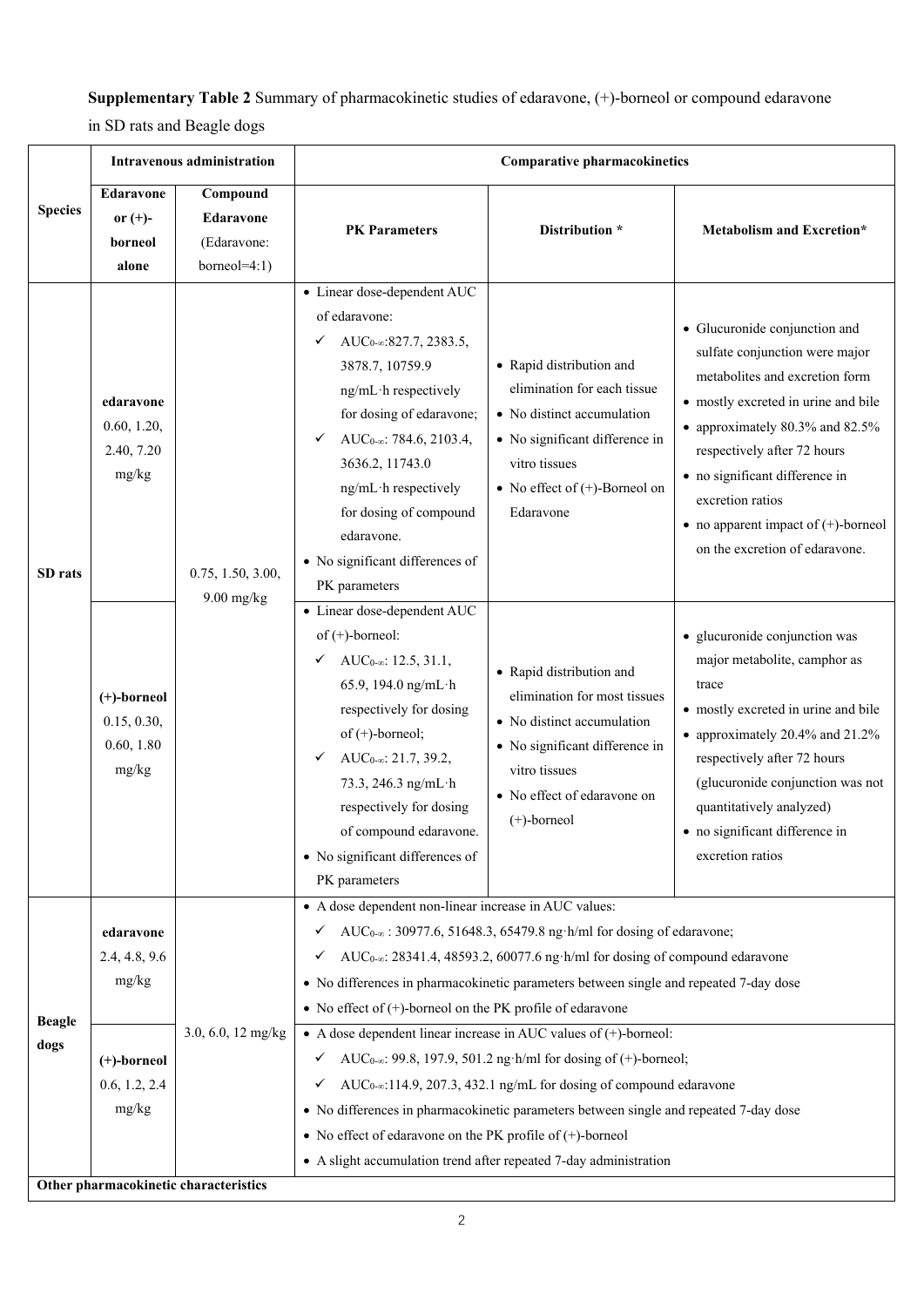| <b>Compounds</b>   | Plasma protein binding              | <b>CYP</b> enzyme inhibition           | <b>CYP Enzyme Induction</b>                 |
|--------------------|-------------------------------------|----------------------------------------|---------------------------------------------|
|                    | • Species differences: dog was      |                                        |                                             |
|                    | lower than rat and human            |                                        |                                             |
| edaravone/         | • Saturation phenomenon at 50000    |                                        | • 0.15, 0.45, 1.50 mg/kg of $(+)$ -borneol, |
| compound edaravone | ng/mL                               |                                        | $0.60$ , 1.80, 6.00 mg/kg of edaravone,     |
|                    | • No impact of $(+)$ -borneol on    | • CYP1A2, CYP2C9, CYP2C19,             | $0.75$ , 2.25 7.50 mg/kg of compound        |
|                    | edaravone.                          | $CYP2D6$ and $CYP3A4$ IC50 $\geq$      | edaravone $(4:1)$                           |
|                    | • No apparent species differences   | 100 $\mu$ mol/L for edaravone, $(+)$ - | • Tested in rats after 7-day of intravenous |
|                    | $(60.8 - 77.1\%)$                   | borneol and compound edaravone         | administrations                             |
| $(+)$ -borneol/    | • No saturation phenomenon at       |                                        | • No apparent induction of CYP1A2,          |
| compound edaravone | $5000$ ng/mL                        |                                        | CYP2C9, CYP2C19 and CYP3A4                  |
|                    | • No impact of edarayone on $(+)$ - |                                        |                                             |
|                    | borneol                             |                                        |                                             |

**\*Note:** 2.4 mg/kg Edaravone, 0.60 mg/kg (+)-borneol and 3.0 mg/kg compound edaravone (edaravone: (+)-borneol=4:1) were used for distribution and excretion study.

Abbreviation: PK, Pharmacokinetic; SD, Sprague Dawley; AUC, area under the curve; CYP, cytochrome P450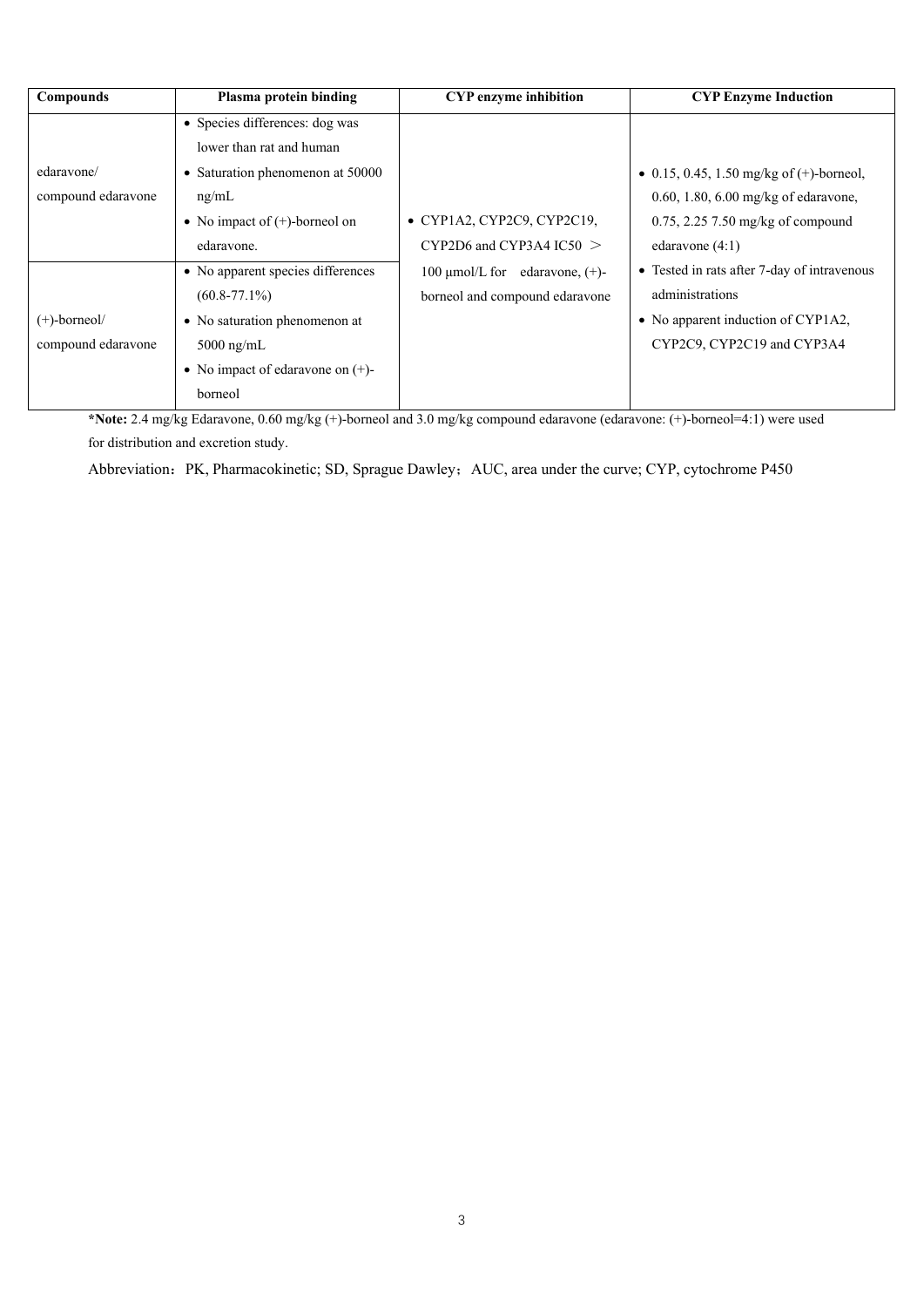## **Supplementary Table 3** Summary of preclinical toxicology Studies of compound edaravone

| <b>Type of</b><br>study                                 | Species/St<br>rain       | Route | <b>Dose</b><br>mg/kg                  | n/Sex/G<br>roup | <b>GLP</b> | Observed<br><b>Maximum</b><br>Nonlethal<br><b>Dose</b><br>(mg/kg) | <b>NOAEL</b><br>mg/kg | <b>Noteworthy</b><br>findings                                                                                                                         |
|---------------------------------------------------------|--------------------------|-------|---------------------------------------|-----------------|------------|-------------------------------------------------------------------|-----------------------|-------------------------------------------------------------------------------------------------------------------------------------------------------|
| Acute toxicity<br>Study (combo)                         | SD rats                  | i.v.  | 25, 50,<br>100                        | 10              | <b>GLP</b> | >100                                                              | 25                    | • Red urine in rats of<br>50mg/kg group                                                                                                               |
| Dose range<br>finding<br>study(combo)                   | Beagle<br>dogs           | i.v.  | 50, 100,<br>200                       | $\mathfrak{2}$  | <b>GLP</b> | >200                                                              | 50                    | • Red urine and tubular<br>degeneration in kidney in<br>rats of 100 or 200mg/kg<br>group                                                              |
| Repeat-dose<br>toxicity study                           | SD rats                  | i.v.  | 10, 20,<br>40                         | 15<br>11(TK)    | <b>GLP</b> | 20                                                                | 20                    | · Red urine, correlated<br>decrease in RBC and<br>HGB, and increase in<br>Retic in 6.4% Propylene<br>Glycol or 40 mg/kg group                         |
|                                                         | Beagle<br>dogs           | i.v.  | 25, 50,<br>100                        | 6<br>4(TK)      | <b>GLP</b> | 50                                                                | 50                    | • Adverse effects in the<br>kidneys and injection site<br>in 100 mg/kg group                                                                          |
| Reproduction<br><b>Toxicity Segment</b>                 | SD rat                   | i.v.  | 6.25,<br>12.5, 25                     | $24$ /sex       | expl       |                                                                   |                       | • No apparent toxicity in<br>fertility or early<br>embryonic development<br>• Red urine, a slight<br>decrease in body weights<br>and food consumption |
| Reproduction<br><b>Toxicity Segment</b><br>$\mathbf{I}$ | SD rat                   | i.v.  | 6.25,<br>12.5, 25                     | $25($ or<br>26) | expl       |                                                                   |                       | • No embryo-fetal<br>developmental toxicity<br>• Red urine                                                                                            |
| Reproduction<br><b>Toxicity Segment</b><br>$\mathbf{I}$ | New<br>Zealand<br>rabbit | 1.V.  | 2.5, 5,<br>10                         | 15              | expl       |                                                                   |                       | • No apparent parental or<br>embryo-fetal<br>developmental toxicity                                                                                   |
| Active systemic<br>anaphylaxis                          | Guinea<br>pig            | i.v.  | 2, 5                                  | 3               | expl       |                                                                   |                       | • No anaphylactic reaction                                                                                                                            |
| Passive<br>cutaneous<br>anaphylaxis                     | SD rat                   | i.v.  | 2.5, 12.5                             | 3               | expl       |                                                                   |                       | • No passive cutaneous<br>anaphylaxis                                                                                                                 |
| Vascular<br>irritation                                  | New<br>Zealand<br>rabbit | i.v.  | 3.75mg(<br>10ml/k<br>g                | $\mathbf{2}$    | expl       |                                                                   |                       | • No apparent local<br>irritation                                                                                                                     |
| Intramuscular<br>irritation                             | New<br>Zealand<br>rabbit | i.m.  | $1 \text{ ml}$<br>(0.375)<br>mg)/site | $\sqrt{2}$      | expl       |                                                                   |                       | • No apparent or severe<br>muscular irritation                                                                                                        |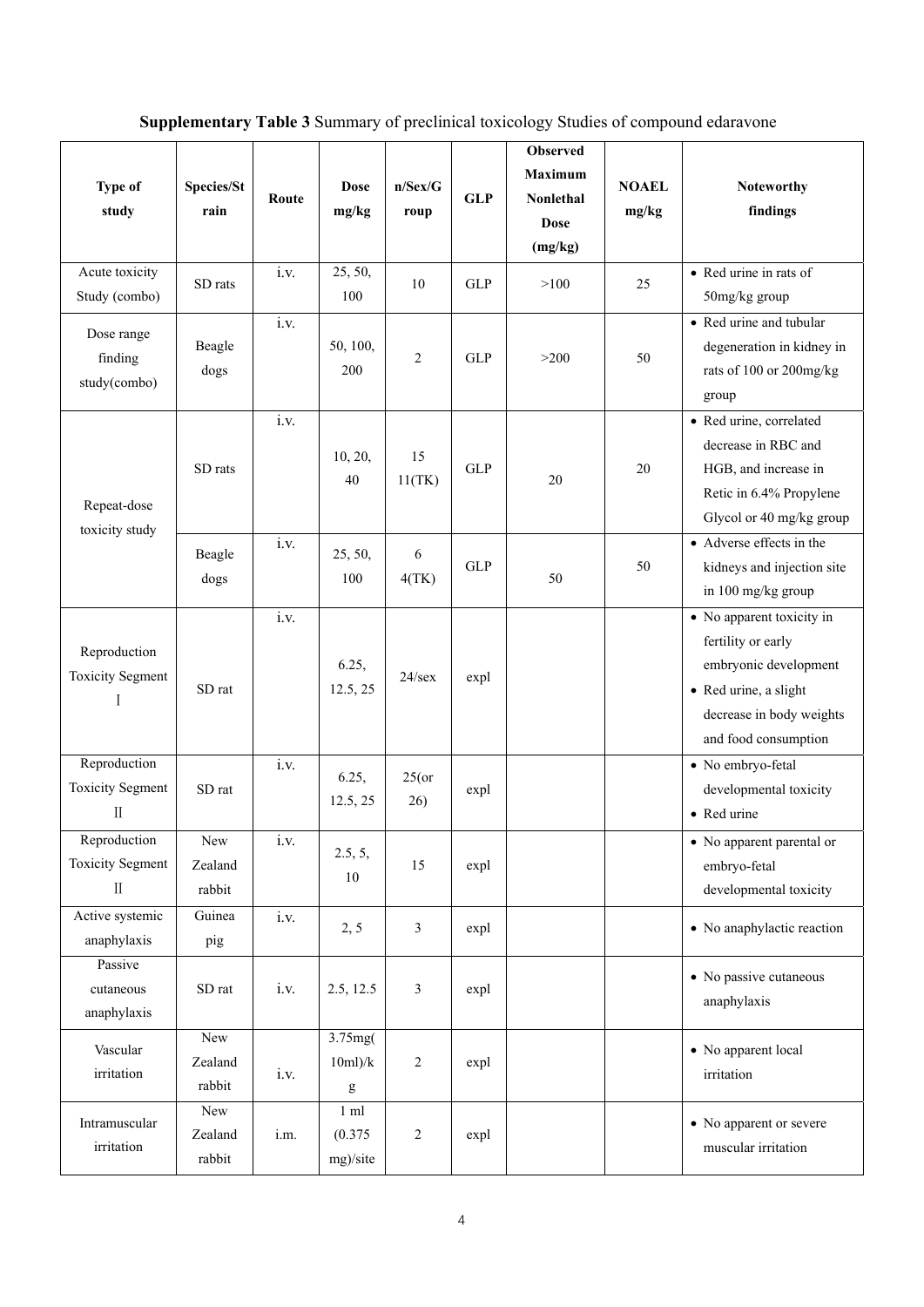| Hemolysis                       | Rabbit red<br>blood<br>cells | In vitro | 0.1, 0.2,<br>0.3, 0.4,<br>0.5ml | $\overline{\phantom{a}}$ | expl |  | • No hemolysis or<br>agglutination                                                                                                                    |
|---------------------------------|------------------------------|----------|---------------------------------|--------------------------|------|--|-------------------------------------------------------------------------------------------------------------------------------------------------------|
| CV and<br>Respiratory<br>System | Beagle<br>dog                | i.v.     | 25, 50,<br>100                  | 3                        | expl |  | • A transient and slight<br>increase in blood pressure.<br>No effect on the function<br>of respiratory system or<br>body temperature                  |
| <b>CNS</b>                      | ICR mice                     | i.v.     | 8, 25, 75                       | 5                        | expl |  | • A decrease in spontaneous<br>activities and a positive<br>and negative synergistic<br>effect with subthreshold<br>hypnotic dose of<br>pentobarbital |

Abbreviation: SD, Sprague Dawley; NOAEL, no observed adverse effect lever; TK,

toxicokinetics; CV, cardiovascular; CNS, central nervous system; GLP, good laboratory practice; expl, exploration, i.v., intravenous; i.m., intramuscular.